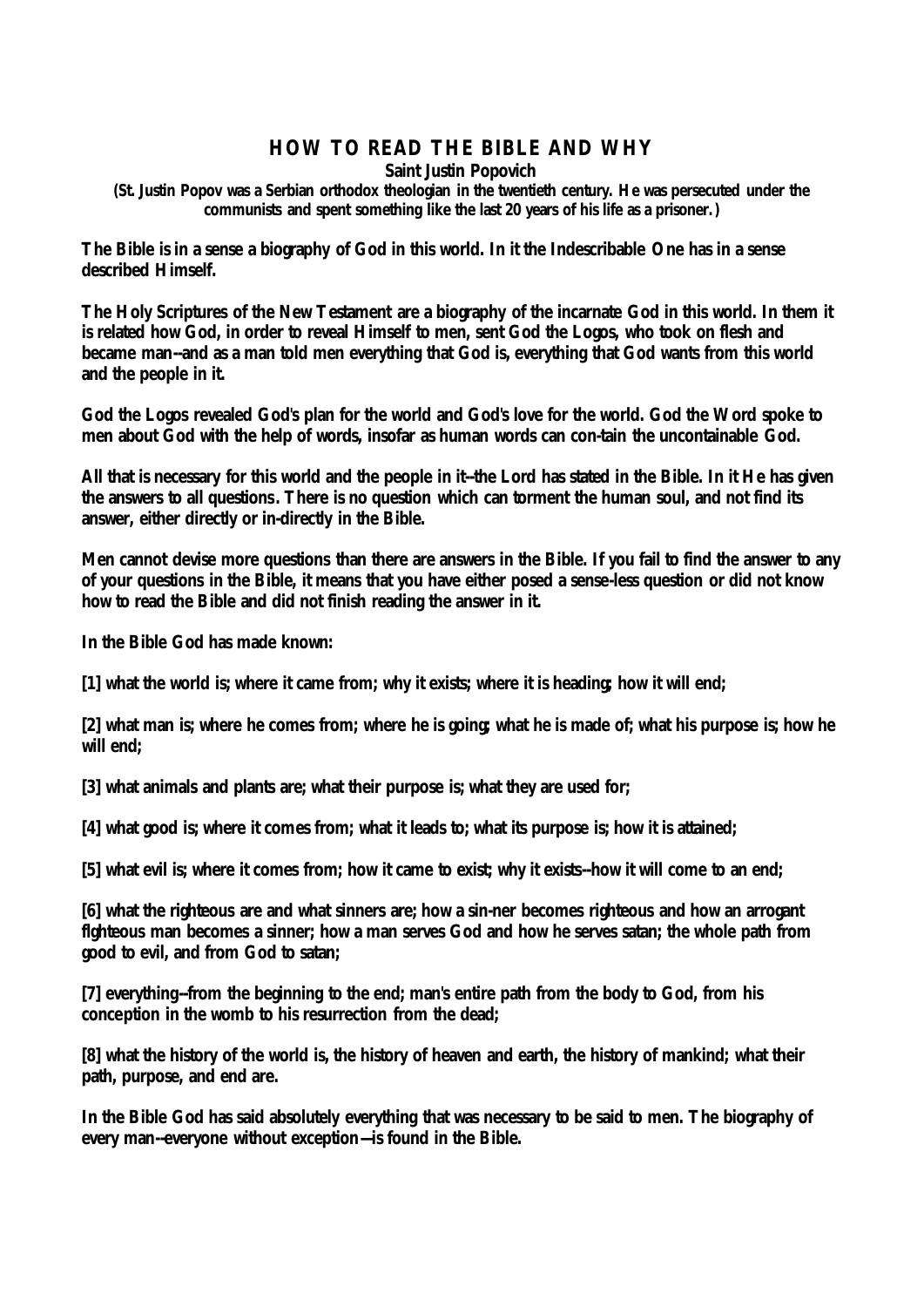**In it each of us can find himself portrayed and thoroughly described in detail: all those virtues and vices which you have and can have and cannot have.**

**You will find the paths on which your own soul and everyone else's journey from sin to sinlessness, and the entire path from man to God and from man to Satan. You will find the means to free yourself from sin.**

**In short, you will find the complete history of sin and sinfulness, and the complete history of righteousness and the righteous.**

**If you are mournful, you will find consolation in the Bible; if you are sad, you will find joy; if you are angry--tranquility; if you are lustful--continence; if you are foolish--wisdom; if you are bad--goodness; if you are a criminal--mercy and righteousness; if you hate your fellow man--love.**

**In it you will find a remedy for all your vices and weak points, and nourishment for all your virtues and accomplishments.**

**If you are good, the Bible will teach you how to become better; if you are kind, it will teach you angelic tenderness; if you are intelligent, it will teach you wisdom.**

**If you appreciate the beauty and music of literary style, there is nothing more beautiful or more moving than what is contained in Job, Isaiah, Solomon, David, John the Theologian and the Apostle Paul. Here music—the angelic music of the eternal truth of God--is clothed in human words.**

**The more one reads and studies the Bible, the more he finds reasons to study it as often and as frequently as he can. According to St. John Chrysostom, it is like an aromatic root, which produces more and more aroma the more it is rubbed.**

**Just as important as knowing why we should read the Bible is knowing how we should read the Bible.**

**The best guides for this are the holy Fathers, headed by St. John Chrysostom who, in a manner of speaking, has written a fifth Gospel.**

**The holy Fathers recommend serious preparation before reading and studying the Bible; but of what does this preparation consist?**

**First of all in prayer. Pray to the Lord to illuminate your mind--so that you may understand the words of the Bible--and to fill your heart with His grace--so that you may feel the truth and life of those words. Be aware that these are God's words, which He is speaking and saying to you personally. Prayer, together with the other virtues found in the Gospel, is the best preparation a person can have for understanding the Bible.**

**How should we read the Bible? Prayerfully and reverently, for in each word there is another drop of eternal truth, and all the words together make up the boundless ocean of the Eternal Truth.**

**The Bible is not a book but life; because its words are "spirit and life" (John 6:63). Therefore its words can be comprehended if we study them with the spirit of its spirit, and with the life of its life.**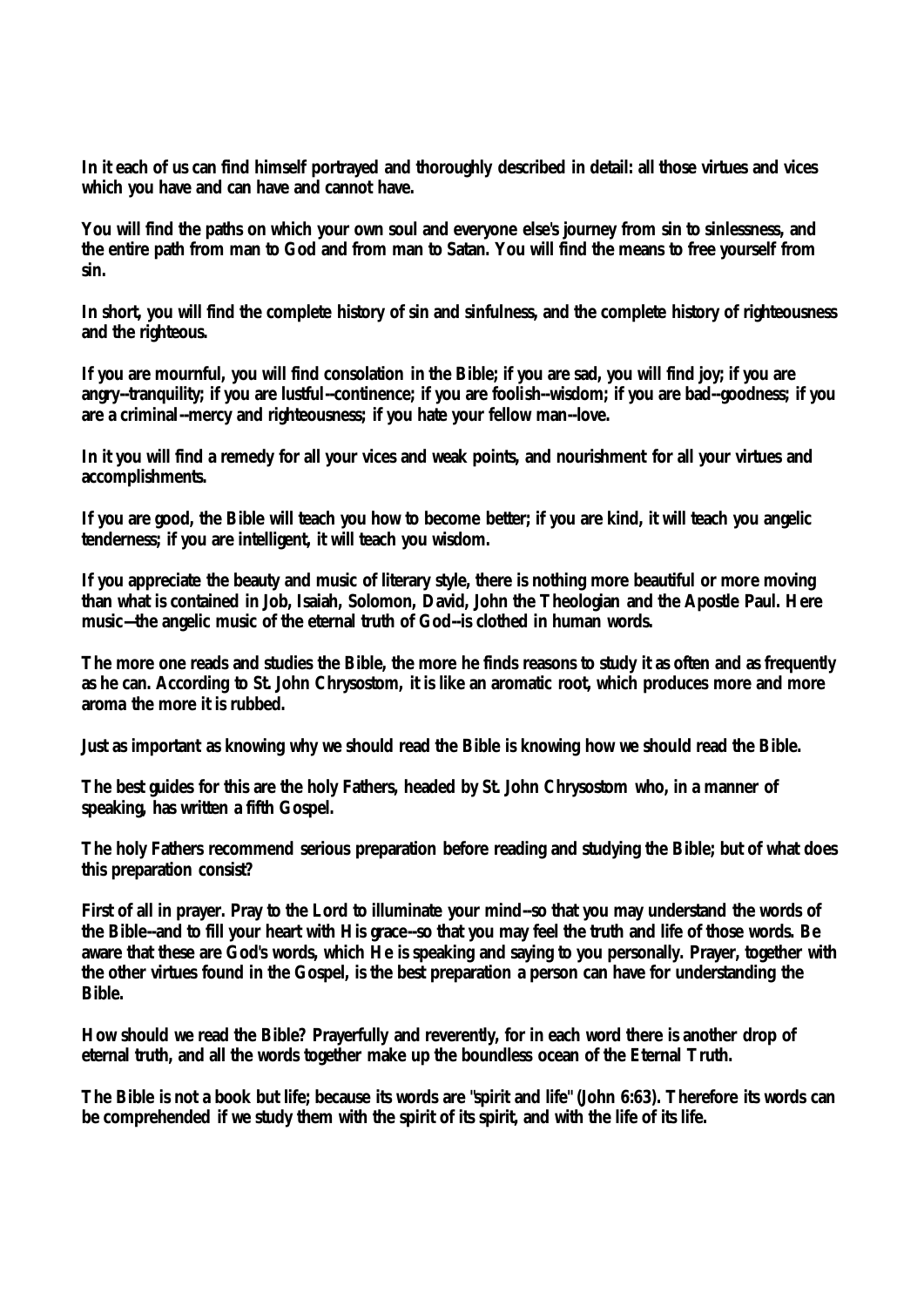**It is a book that must be read with life--by putting it into practice. One should first live it, and then understand it. Here the words of the Saviour apply: "Whoever is willing to do it—will understand that this teaching is from God" (John 7:17). Do it, so that you may understand it. This is the fundamental rule of Orthodox exegesis.**

**At first one usually reads the Bible quickly, and then more and more slowly, until finally he will begin to read not even word by word, because in each word he is discovering an everlasting truth and an ineffable mystery.**

**Every day read at least one chapter from the Old and the New Testament; but side by side with this put a virtue from each into practice. Practice it until it becomes a habit to you. Let us say, for instance, that the first virtue is forgiveness of insults. Let this be your daily obligation. And along with it pray to the Lord: "O gentle Lord, grant me love towards those who insult me!" And when you have made this virtue into a habit, each of the other virtues after it will be easier for you, and so on until the final one.**

**The main thing is to read the Bible as much as possible. When the mind does not understand, the heart will feel; and if neither the mind understands nor the heart feels, read it over again, because by reading it you are sowing God's words in your soul. And there they will not perish, but will gradually and imperceptibly pass into the nature of your soul; and there will happen to you what the Saviour said about the man who "casts seed on the ground, and sleeps and rises night and day, and the seed sprouts and grows, while the man does not know it" (Mark 4:26-27). The main thing is: sow, and it is God who causes and allows what is sown to grow (1 Cor. 3:6). But do not rush success, lest you become like a man who sows today, but tomorrow already wants to reap.**

**By reading the Bible you are adding yeast to the dough of your soul and body, which gradually expands and fills the soul until it has thoroughly permeated it and makes it rise with the truth and righteousness of the Gospel.**

**In every instance, the Saviour's parable about the sower and the seed can be applied to every one of us. The seed of Divine Truth is given to us in the Bible. By reading it, we sow that seed in our own soul. It falls on the rocky and thorny ground of our soul, but a little also falls on the good soil of our heart--and bears fruit. And when you catch sight of the fruit and taste it, the sweetness and joy will spur you to clear and plow the rocky and thorny areas of your soul and sow it with the seed of the word of God.**

**Do you know when a man is wise in the sight of Christ the Lord? --When he listens to His word and carries it out. The beginning of wisdom is to listen to God's word (Matt. 7:24-25).**

**Every word of the Saviour has the power and the might to heal both physical and spiritual ailments. "Say the word and my servant will be healed" (Matt. 8:8). The Saviour said the word--and the centurion's servant was healed. Just as He once did, the Lord even now ceaselessly says His words to you, to me, and to all of us. But we must pause, and immerse ourselves in them and receive them--with the centurion's faith. And a miracle will happen to us, and our souls will be healed just as the centurion's servant was healed. For it is related in the Gospel that they brought many possessed people to Him, and He drove out the spirits with a word, and healed all the sick (Matt. 8:16). He still does this today, because the Lord Jesus "is the same yesterday and today and forever" (Heb. 13:8)**

**Those who do not listen to God's words will be judged at the Dreadful Judgment, and it will be worse for them on the Day of Judgment than it was for Sodom and Gomorrah (Matt. 10:14-15). Beware--at the Dreadful Judgment you will be asked to give an account for what you have done with the words of God,**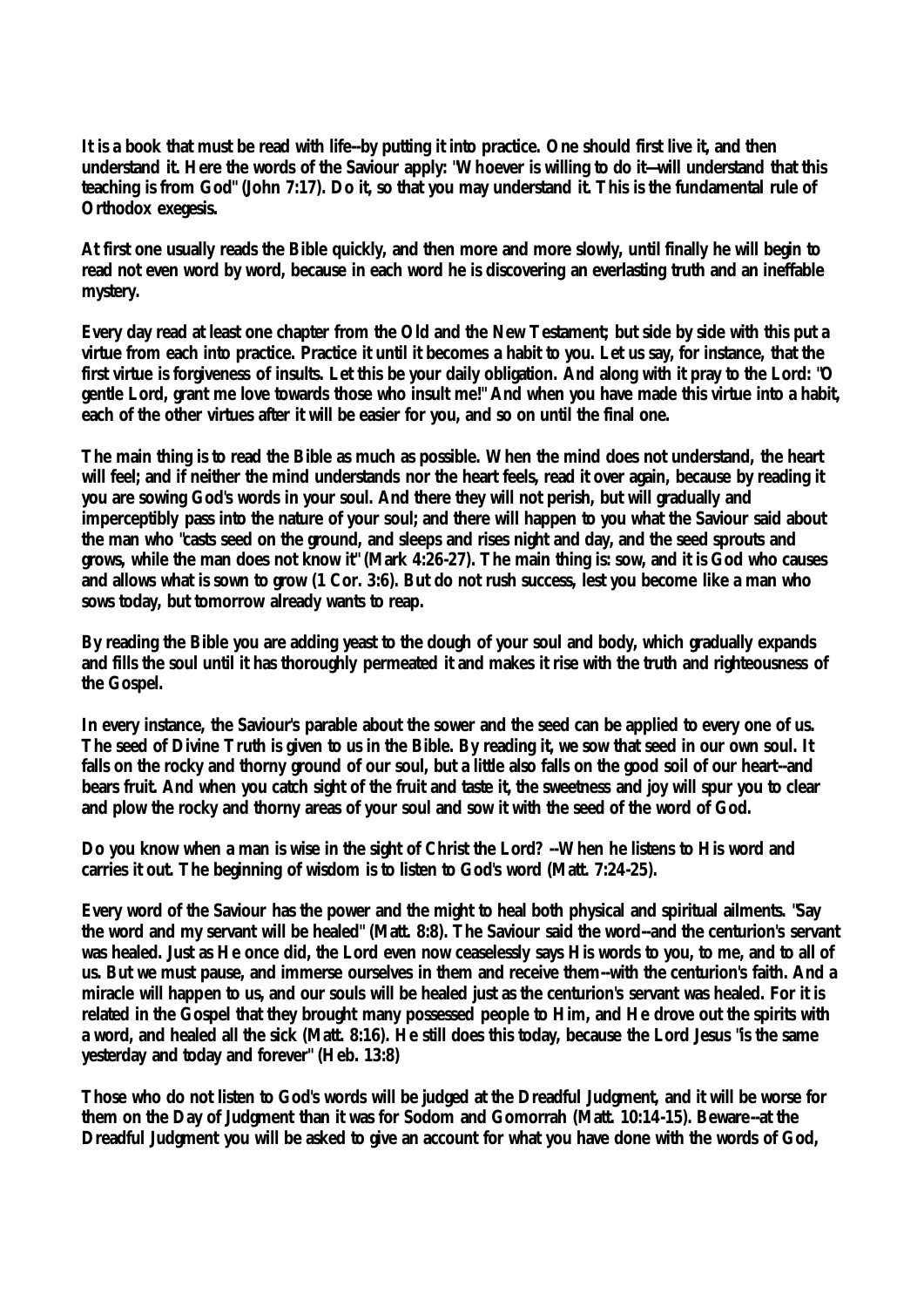**whether you have listened to them and kept them, whether you have rejoiced in them or been ashamed of them. If you have been ashamed of them, the Lord will also be ashamed of you when He comes in the glory of His Father together with the holy angels (Mark 8:38). There are few words of men that are not vain and idle. Thus there are few words for which we do not mind being judged (Matt. 12:36).**

**In order to avoid this, we must study and learn the words of God from the Bible and make them our own; for God proclaimed them to men so that they might accept them, and by means of them also accept the Truth of God itself.**

**In each word of the Saviour there is more eternity and permanence than in all of heaven and earth with all their history. Hence He said: "Heaven and earth will pass away, but my words will not pass away" (Matt. 24:35). This means that God and all that is of God is in the Saviour's words. Therefore they cannot pass away. If a man accepts them, he is more permanent than heaven and earth, because there is a power in them that immortalizes man and makes him eternal.**

**Learning and fulfilling the words of God makes a person a relative of the Lord Jesus. He Himself revealed this when He said: "My mother and my brothers are those who hear the word of God and carry it out" (Luke 8:21). This means that if you hear and read the word of God, you are a half-brother of Christ. If you carry it out, you are a full brother of Christ. And that is a joy and privilege greater than that of the angels.**

**In learning from the Bible, a certain blessedness floods the soul which resembles nothing on earth. The Saviour spoke about this when He said, "Blessed are those who hear the word of God and keep it" (Luke 11:28).**

**Great is the mystery of the word--so great that the second Person of the Holy Trinity, Christ the Lord, is called "the Word" or "the Logos" in the Bible. God is the Word (John 1:1). All those words which come from the eternal and absolute Word are full of God, Divine Truth, Eternity, and Righteousness. If you listen to them, you are listening to God. If you read them, you are reading the direct words of God.**

**God the Word became flesh, became man (John 1:14), and mute, stuttering man began to proclaim the words of the eternal truth and righteousness of God.**

**In the Saviour's words there is a certain elixir of immortality, which drips drop by drop into the soul of the man who reads His words and brings his soul from death to life, from impermanence to permanence. The Saviour indicated this when He said: "Truly, truly I say unto you, whoever listens to my word and believes in the One who sent me has eternal life ...and has passed over from death to life" (John 5:24). Thus the Saviour makes the crucial assertion: "Truly, truly I say unto you, whoever keeps my words will never see death" (John 8:51).**

**Every word of Christ is full of God. Thus, when it enters a man's soul it cleanses it from every defilement. From each of His words comes a power that cleanses us from sin. Hence at the Mystical Supper the Saviour told His disciples, who used to listen to His word without ceasing: "You have already been cleansed by the word which I have spoken to you" (John 15:3).**

**Christ the Lord and His Apostles call everything that is written in the Bible the word of God, the word of the Lord (John 17:14; Acts 6:2, 13:46, 16:32, 19:20; II Cor. 2:17; Col. 1:15, II Thess. 3:1), and unless you read it and receive it as such, you will remain in the mute, stuttering words of men, vain and idle.**